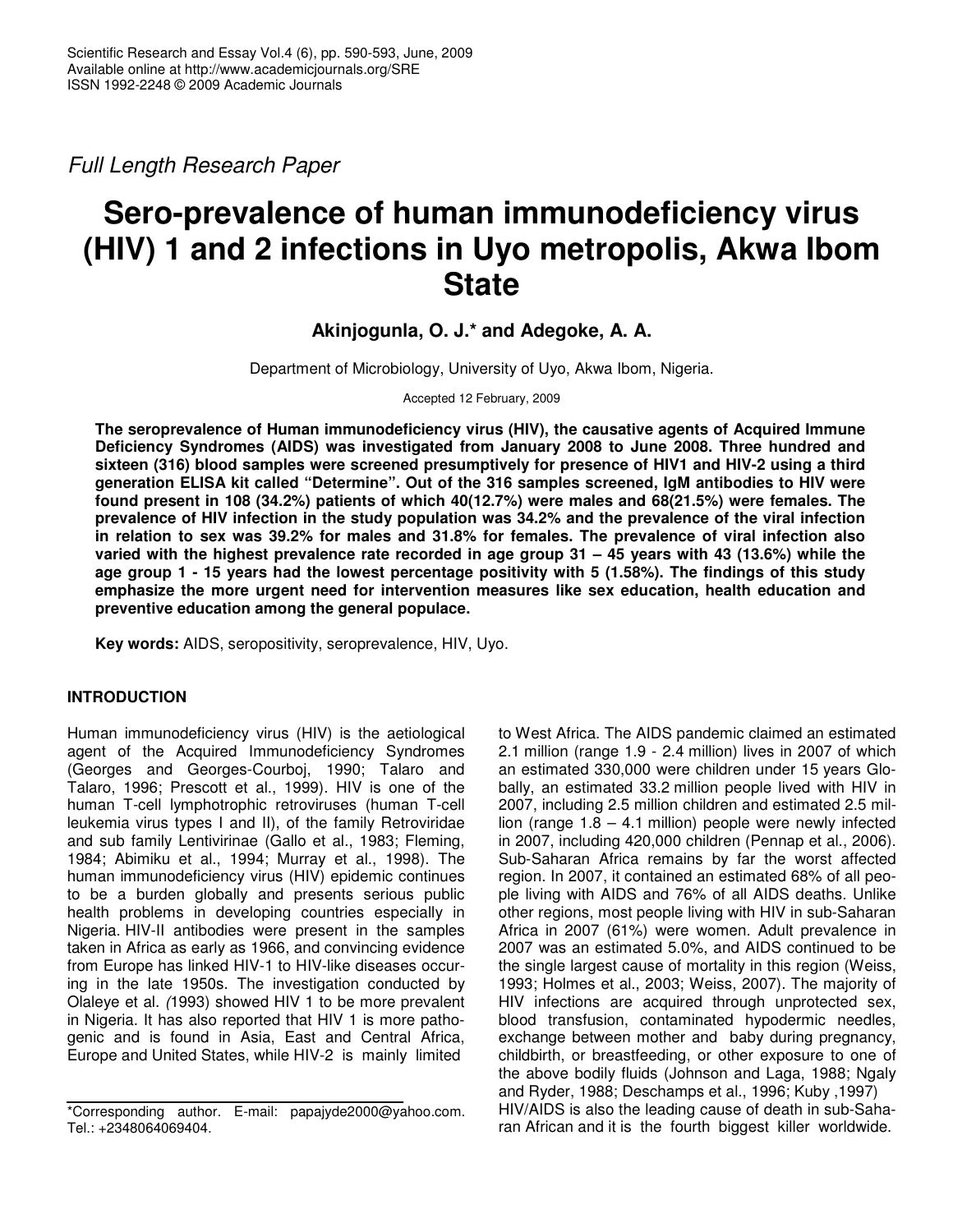| Age group | No. of patients screened | <b>Sex distribution</b> |               | No. of positive | No. of negative |
|-----------|--------------------------|-------------------------|---------------|-----------------|-----------------|
|           |                          | Male                    | <b>Female</b> |                 |                 |
| $1 - 15$  | 28                       | 11                      | 17            | 05              | 23              |
| 16-30     | 85                       | 28                      | 57            | 24              | 61              |
| $31 - 45$ | 110                      | 39                      | 71            | 43              | 67              |
| 46-60     | 59                       | 16                      | 43            | 18              | 41              |
| 60 above  | 34                       | 08                      | 26            | 12              | 22              |

**Table 1.** Shows the gender and age-specific prevalence of HIV infection in the study participants.

Nigeria's epidemic is characterized as one of the most rapidly increasing rates of new HIV/AIDS cases.

Several factors have contributed to the rapid spread of HIV in Nigeria and these include sexual networking practices such as polygamy, a high prevalence of untreated sexually transmitted infections, low condom use, poverty, low literacy, poor health status, low status of women (Pennap et al., 2006). The Joint United Nations programme on HIV/AIDS estimated that 3.5 millions Nigerian adults and children were living with HIV/AIDS as at the end of 2001. HIV prevalence in adults increased from 1.8% in 1991 to 5.8% in 2001. There are scanty data on the prevalence of HIV/AIDS at the Local Government Areas of Nigeria. This study was therefore aimed at investigating the prevalence of HIV/AIDs in Uyo local Government Area, Akwa Ibom.

## **MATERIALS AND METHODS**

#### **Study area and population**

This study was designed to cover individuals from Uyo metropolis. Uyo is capital city of Akwa Ibom State in South-South (S/S) part of Nigeria. Demographic information about each person screened was obtained .Such information included sex, age, occupation and address. All information about persons screened was kept confidential.

#### **Samples collection**

Five milliliter of peripheral blood samples were collected by venous puncture using sterile syringes and needles following informed consent from January to June, 2008. Using this method, the arm of each individual was first tied with a tourniquet and the position of the vein disinfected with cotton soaked with methylated spirit. A separate needle and syringe was used for each sample collection. The blood samples were transferred into sterile universal bottles. Serum was extracted by centrifugation of blood specimens at 3000 rpm for 10 min and stored frozen at -20°C until analyzed in the laboratory.

#### **Detection of virus**

For the detection of the presence of HIV-1 and/or HIV-2 antibodies in the blood samples collected, a World Health Organization (WHO) approved kit called Determine' which is an ELIZA based kit was used. The kit was designed primarily to test for the presence of HIV-1 and/or HIV-2 antibodies in the blood. This ELISA based kit is both sensitive and specific (99 - 100%) and was used according to the

manufacturer's instructions. The kit is made up of strips impregnated with selenium colloid HIV antigen conjugate at one end and two reaction windows labelled as patient and control windows respectively at the other end. The kits were stored at  $4^{\circ}$ C

#### **Interpretation of test results**

When two red bars appeared in both control and patient windows of the strip, the test was interpreted as positive. However, the appearance of only one red bar in the control window of the strip and the absence of the red bar in the patient window was interpreted as a negative test.

#### **Statistical analysis**

The prevalence of HIV/AIDS was determined from the proportion of positive individuals to the total number of individual under consideration, and it is expressed in percentage.

## **RESULTS AND DISCUSSION**

Out of the total 316 samples screened, IgM antibodies to HIV were found present in 108 (34.2%) patients of which 40(12.6%) were males and 68(21.5%) were females. (Table 1).The prevalence of HIV infection in the study population of Uyo was 34.2%. There was a significant difference in the sex of the individuals with the viral infection and the prevalence of the viral infection in relation to sex was 39.2% for males and 31.8% for females respectively (Table 2). The prevalence of viral infection also varied with age, the highest prevalence rate was recorded in age group  $31 - 45$  years with  $43(13.6%)$ out of 316 subjects being positive. The age group 1 - 15 years had the lowest percentage positivity (Table 2). This study revealed that highest incidence of HIV infection in males and females was found in the age group of 31 - 45 years (Table 1). The trend in the prevalence of HIV infection was high in January and very low in April (Figures 1 and 2).

The sero-prevalence of HIV infection from January 2008 to June 2008 was 34.17%, which is an indicative of a higher prevalence among different groups of populations. The prevalence rate recorded in this study is in conformity with the research conducted by Pennap et al. (2006). The results of this study assumed significance and is also an indicative of an emerging epidemic in Uyo. As the World enters the third decade of the HIV/AIDS epi-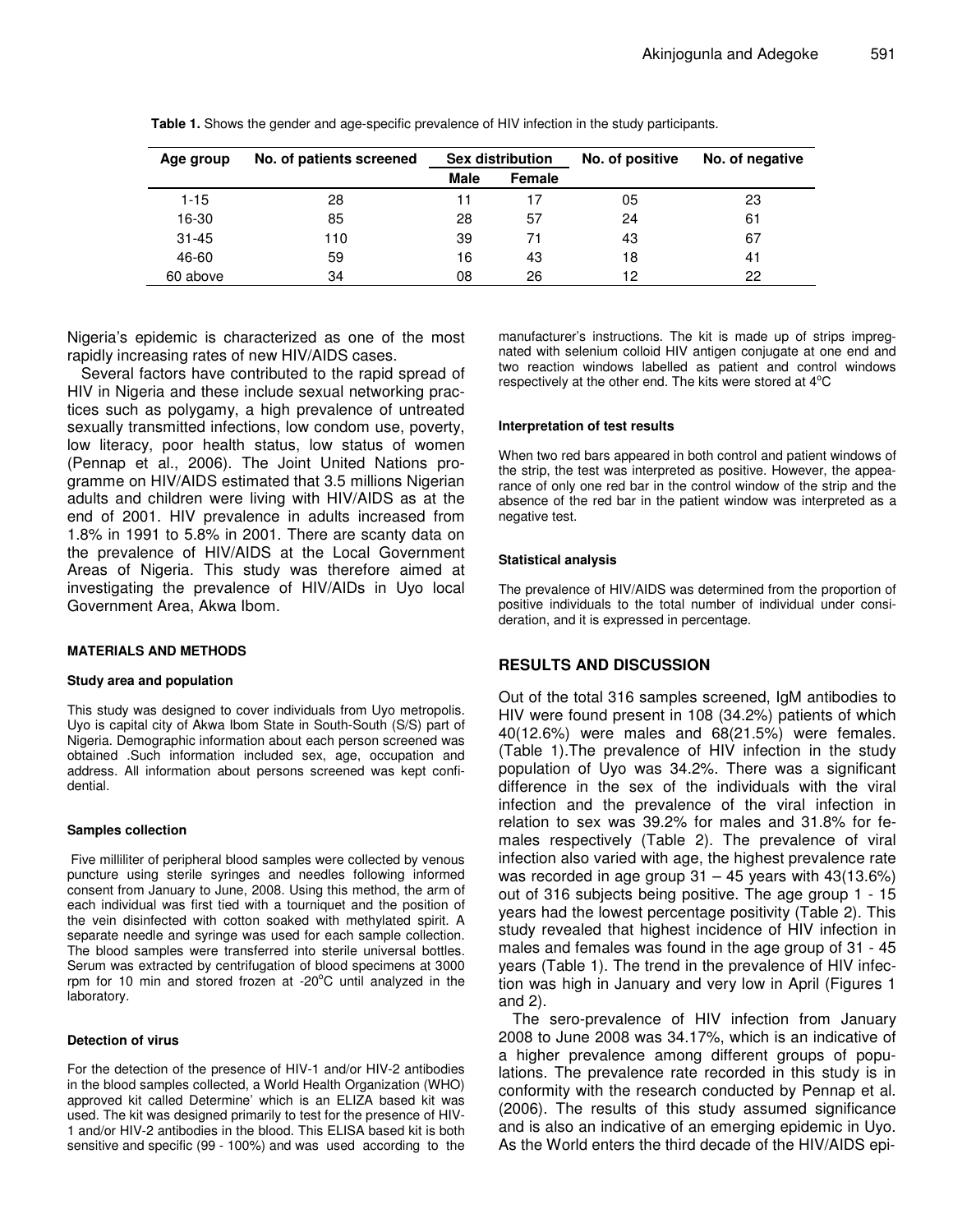**Table 2.** The incidence of HIV with sex.

| <b>Sex</b> | Total No. (%) | No. Positive (%) | No. Negative (%) |
|------------|---------------|------------------|------------------|
| Male       | 102 (32.3)    | 40 (39.2)        | 62(60.8)         |
| Female     | 214 (67.7)    | 68 (31.8)        | 146 (68.2)       |
| Total      | 316 (100.0)   | 108 (34.2)       | 208 (65.8)       |



**Figure 1.** Trends in HIV prevalence among male screened.



**Figure 2.** Trend in HIV prevalence among female patients screened.

demic, the evidence of its impact is undeniable, robbing countries of both human and natural resources. Nigeria, like other countries of the world is also affected, with an estimated average infection of about 6% out of a population of 150 million. In this study the HIV infection was found to be significantly higher, that is 39.2% in male than in female, that is 31.8% and this is also in agreement with the study conducted by Kreiss et al. (1993). This high percentage recorded among the male could be attributed to more risky sex behavior practiced by males and females due to prevailing socio-cultural-economic scenario. One study done in Malawi showed the highest prevalence was in a younger age group (25 - 34 years) in 1994 and shifted to an older age group (35 - 44 years) in 1998. In view of the above it was apparent that now more cases were being detected in older age groups. From the present study, it is very clear that in Uyo the HIV infection is taking roots in the older age group population which is sexually active as well as the ones most likely involved in risky nonsexual practices such as ear piercing, tattooing, intravenous drug usage, scarification marks, barbing, manicure/pedicure with shared unsterilized instruments. Other contributing factor to sustained spread of HIV/AIDS was that pre-marital and extra-marital sexual contacts were common in Uyo.

The findings of this study emphasize the more urgent need for intervention measures like sex education, health education and preventive education among the general populace to reduce spread of HIV infection we hereby recommend voluntary screening of everyone in order to establish their HIV status. All women who are at high risk of HIV infection should go for HIV testing. Finally, all levels of government should create employment opportunities an alternative and decent means of living for those driven into commercial sex business due to poverty.

## **ACKNOWLEDGEMENTS**

We are grateful to the support given to us by Dr. (Mrs.) B.C Adebayo Tayo in Department of Microbiology, University of Uyo. Also, we are grateful to our numerous participants who kindly responded to the questionnaires.

#### **REFERENCES**

- Abimiku AG, Zwanndo G, Kyari N, Opajobi S, Ibanga S, Guyit A (1994). HIV-1 not HIV-2 is present in Nigeria: Need for consideration in vaccines plans. Vaccine Res. 3(2); 101-103.<br>champs MM, Pape JW, Hafner
- Deschamps MM, Pape JW, Hafner A, Johnson WD. (1996). Heterosexual transmission of HIV in Haiti. Annals Intern. Med. 125 (4): 324-330.
- Fleming A (1984). HTLV from Africa to Japan, The Lancet 1: 279.
- Gallo RC, Sliski A, Wong-Staal F (1983). Origin of Human T-cell leukemialymphoma Virus. The Lancet 2: 962-963.
- Georges AJ, Georges-courboj MC (1990). Epidemiology of HIV infections in Africa. Rev. Prat*.* 40(23): 2131-2135.
- Holmes CB, Losina E, Walensky RP, Yazdanpanah Y, Freedberg KA. (2003). Review of human immunodeficiency virus type 1- related opportunistic infections in sub-Saharan Africa. Clin. Infect. Dis*.* 36 (5): 656-662.
- Johnson AM, Laga M (1988). Heterosexual transmission of HIV. AIDS 2 (suppl. 1): S49-S56.
- Kreiss JK, Koech D, Plummer FA (1993). AIDS virus infection in Nairobi prostitutes: Spread of the epidemic to East Africa. New Engl. J. Med. 314: 414- 418.
- Kuby J (1997). Immunology, 3<sup>rd</sup> ed. W.H. Freeman and Company, New York, p. 664.